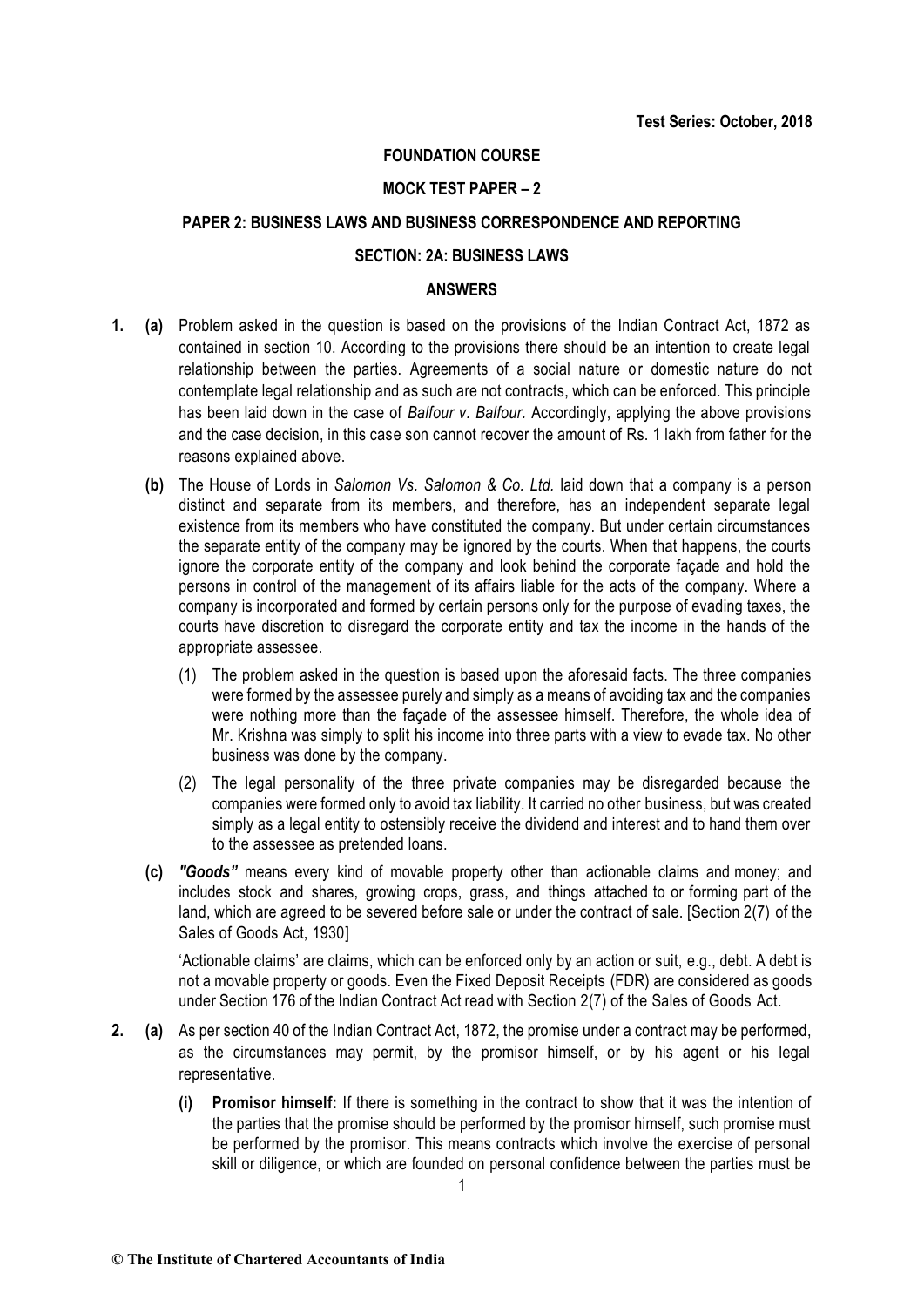performed by the promisor himself.

- **(ii) Agent:** Where personal consideration is not the foundation of a contract, the promisor or his representative may employ a competent person to perform it.
- **(iii) Legal Representatives:** A contract which involves the use of personal skill or is founded on personal consideration comes to an end on the death of the promisor. As regards any other contract the legal representatives of the deceased promisor are bound to perform it unless a contrary intention appears from the contract. But their liability under a contract is limited to the value of the property they inherit from the deceased.
- **(iv) Third persons:** As per Section 41 of the Indian Contract Act, 1872, when a promisee accepts performance of the promise from a third person, he cannot afterwards enforce it against the promisor. That is, performance by a stranger, accepted by the promisee, produces the result of discharging the promisor, although the latter has neither authorised nor ratified the act of the third party.
- **(v) Joint promisors:** When two or more persons have made a joint promise, then unless a contrary intention appears by the contract, all such persons must jointly fulfill the promise. If any of them dies, his legal representatives must, jointly with the surviving promisors, fulfill the promise. If all of them die, the legal representatives of all of them must fulfill the promise jointly
- **(b) Meaning:** A LLP is a new form of legal business entity with limited liability. It is an alternative corporate business vehicle that not only gives the benefits of limited liability at low compliance cost but allows its partners the flexibility of organising their internal structure as a traditional partnership. The LLP is a separate legal entity and, while the LLP itself will be liable for the full extent of its assets, the liability of the partners will be limited.

### **Steps to incorporate LLP:**

- (i) Name reservation
	- The first step to incorporate Limited Liability Partnership (LLP) is reservation of name of LLP.
	- Applicant has to file e- Form 1, for ascertaining availability and reservation of the name of a LLP business.
- (ii) Incorporate LLP
	- After reserving a name, user has to file e- Form 2 for incorporating a new Limited Liability Partnership (LLP).
	- e-Form 2 contains the details of LLP proposed to be incorporated, partners'/ designated partners' details and consent of the partners/ designated partners to act as partners/ designated partners.
- (iii) LLP Agreement
	- Execution of LLP Agreement is mandatory as per Section 23 of the Act.
	- LLP Agreement is required to be filed with the registrar in e- Form 3 within 30 days of incorporation of LLP.
- **3***.* **(a)** A minor cannot be bound by a contract because a minor's contract is void and not merely voidable. Therefore, a minor cannot become a partner in a firm because partnership is founded on a contract. Though a minor cannot be a partner in a firm, he can nonetheless be admitted to the benefits of partnership under Section 30 of the Act. In other words, he can be validly given a share in the partnership profits. When this has been done and it can be done with the consent of all the partners then the rights and liabilities of such a partner will be governed under Section 30 as follows: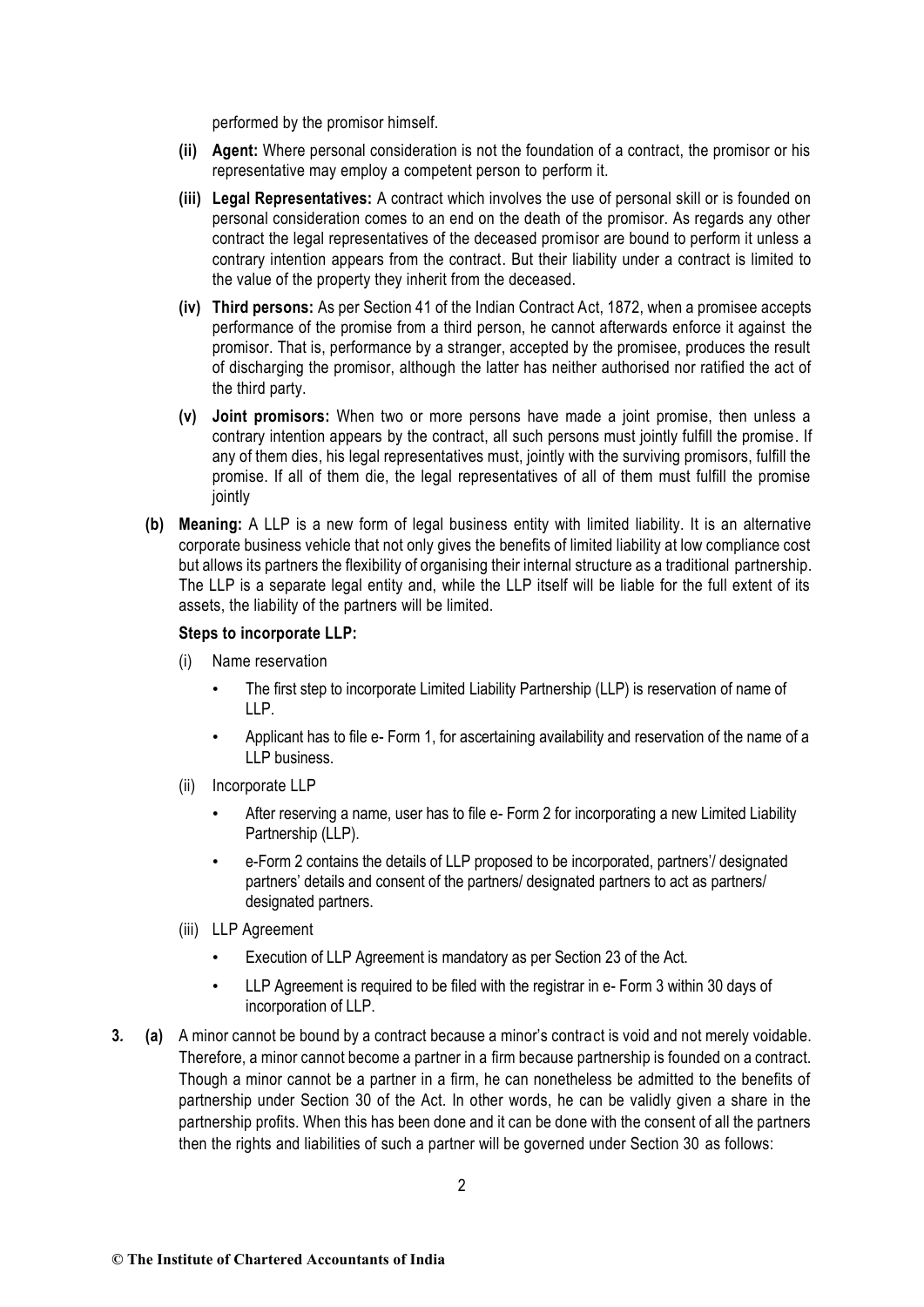### **Rights:**

- $(i)$  A minor partner has a right to his agreed share of the profits and of the firm.
- (ii) He can have access to, inspect and copy the accounts of the firm.
- (iii) He can sue the partners for accounts or for payment of his share but only when severing his connection with the firm, and not otherwise.
- (iv) On attaining majority he may within 6 months elect to become a partner or not to become a partner. If he elects to become a partner, then he is entitled to the share to which he was entitled as a minor. If he does not, then his share is not liable for any acts of the firm after the date of the public notice served to that effect.
- **(b) BREACH OF CONTRACT- DAMAGES:** Section 73 of the Indian Contract Act, 1872 lays down that when a contract has been broken, the party who suffers by such breach is entitled to receive from the party who has broken the contract, compensation for any loss or damage caused to him thereby which naturally arose in the usual course of things from such breach or which the parties knew when they made the contract to be likely to result from the breach of it.

The leading case on this point is "*Hadley v. Baxendale*" in which it was decided by the Court that the special circumstances under which the contract was actually made were communicated by the plaintiff to the defendant, and thus known to both the parties to the contract, the damages resulting from the breach of such contract which they would reasonably contemplate, would be the amount of injury which would ordinarily follow from the breach of contract under these special circumstances so known and communicated.

The problem asked in this question is based on the provisions of Section 73 of the Indian Contract Act, 1872. In the instant case 'X' had intimated to 'Z' that he was purchasing water bottles from him for the purpose of performing his contract with 'Y'. Thus, 'Z' had the knowledge of the special circumstances. Therefore, 'X' is entitled to claim from 'Z' Rs. 500/- at the rate of 0.50 paise i.e. 1000 water bottles x 0.50 paise (difference between the procuring price of water bottles and contracted selling price to 'Y') being the amount of profit 'X' would have made by the performance of his contract with 'Y'.

If 'X' had not informed 'Z' of 'Y's contract, then the amount of damages would have been the difference between the contract price and the market price on the day of default. In other words, the amount of damages would be Rs. 750/- (i.e. 1000 water bottles x 0.75 paise).

### **4. (a) Right of lien of an unpaid seller**

The legal provisions regarding the right of lien of an unpaid seller has been stated from Sections 47 to 49 of the Sale of Goods Act, 1930 which may be enumerated as follows:

- (i) According to Section 47 the unpaid seller of the goods who is in possession of them is entitled to retain possession of them until payment or tender of the price in the following cases namely:
	- (a) where the goods have been sold without any stipulation as to credit.
	- (b) where the goods have been sold on credit, but the term of credit has expired; or
	- (c) where the buyer becomes insolvent.

The seller may exercise his right of lien not withstanding that he is in possession of the goods as agent or bailee for the buyer.

(ii) Section 48 states that where an unpaid seller has made part delivery of the goods, he may exercise his right of lien on the remainder, unless such part delivery has been made under such circumstances as to show an agreement to waive the lien.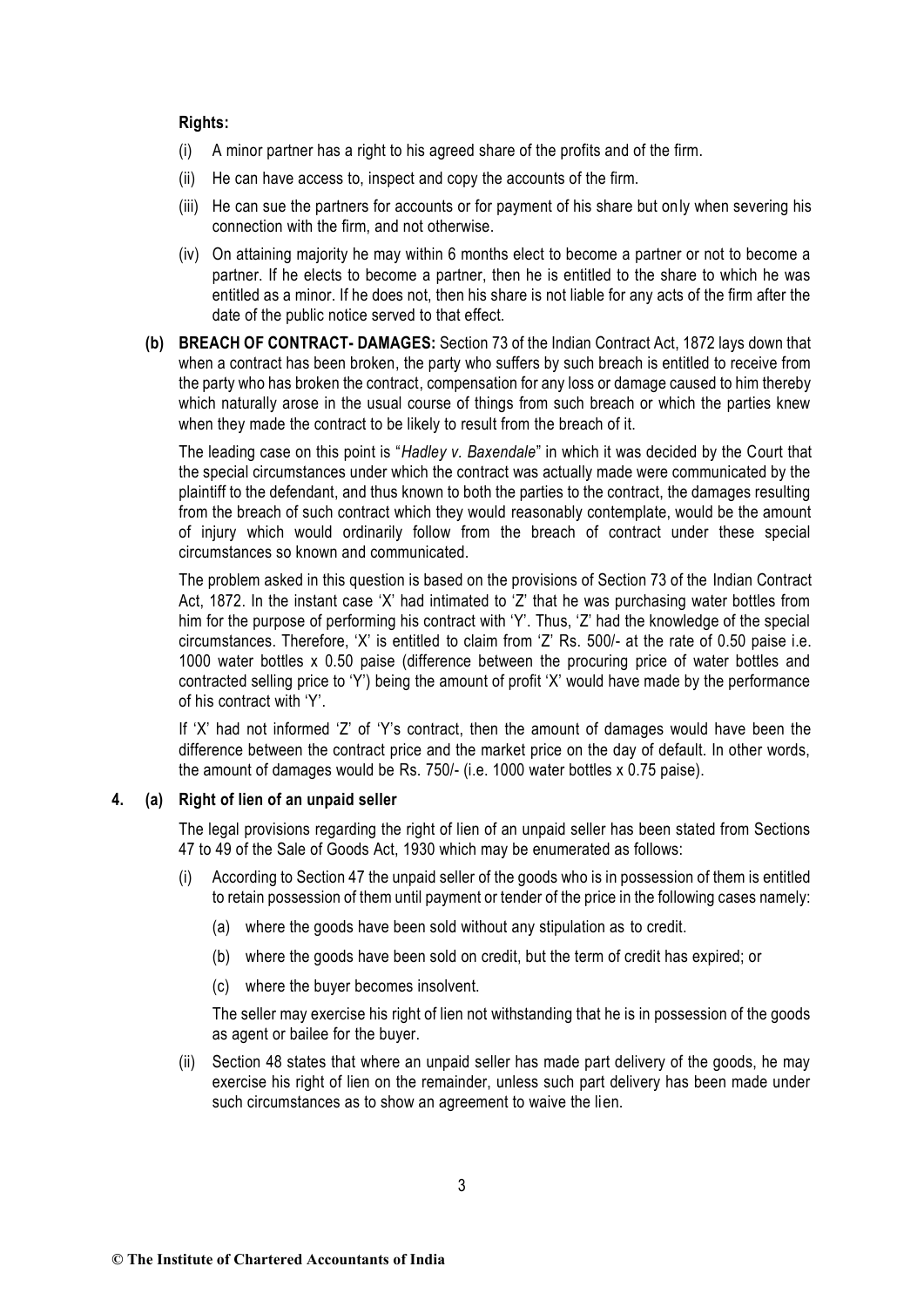- (iii) According to Section 49 the unpaid seller loses his lien on goods:
	- (a) when he delivers the goods to a carrier or other bailee for the purpose of transmission to the buyer without reserving the right of disposal of the goods.
	- (b) when the buyer or his agent lawfully obtains possession of the goods;
	- (c) by waiver thereof

The unpaid seller of the goods, having a lien thereon, does not lose his lien by reason only that he has obtained a decree to the price of the goods.

#### **Right of lien and Right to stoppage the goods in transit; distinction:**

- (i) The essence of a right of lien is to retain possession whereas the right of stoppage in transit is right to regain possession.
- (ii) Seller should be in possession of goods under lien while in stoppage in transit (1) Seller should have parted with the possession (2) possession should be with the carrier and (3) Buyer has not acquired the possession.
- (iii) Right of lien can be exercised even when the buyer is not insolvent but it is not the case with right of stoppage in transit.
- (iv) Right of stoppage in transit begins when the right of lien ends. Thus the end of the right of lien is starting point of the right of stoppage the goods in transit.
- **(b)** The problem in the question is based on the 'Implied Authority' of a partner provided in Section 19 of the Indian Partnership Act, 1932. The section provides that subject to the provisions of Section 22 of the Act, the act of a partner, which is done to carry on, in the usual way, business of the kind carried on by the firm, binds the firm. The authority of a partner to bind the firm conferred by this section is called his 'Implied Authority' [Sub-Section (1) of section 19]. Furthermore, every partner is in contemplation of law the general and accredited agent of the partnership and may consequently bind all the other partners by his acts in all matters which are within the scope and object of the partnership. Hence, if the partnership is of a general commercial nature, he may buy goods on account of the partnership.

Considering the above provisions and explanation, the questions as asked in the problem may be answered as under:

- (i) The firm's contention is not tenable, for the reason that the partner, in the usual course of the business on behalf of the firm has an implied authority to bind the firm. The firm is, therefore, liable for the price of the goods.
- (ii) In the second case also, the answer would be the same as above, i.e. the implied authority of the partner binds the firm.

In both the cases, however, the firm ABC can take action against A, the partner but it has to pay the price of stationery to the supplier D.

**5. (a)** Section 26 of the Sale of Goods Act, 1930 provides that unless otherwise agreed, the goods remain at the seller's risk until the property therein is transferred to the buyer, but when the property therein is transferred to the buyer, the goods are at buyer's risk whether delivery has been made or not. Further Section 18 read with Section 23 of the Act provides that in a contract for the sale of unascertained goods, no property in the goods is transferred to the buyer, unless and until the goods are ascertained and where there is contract for the sale of unascertained or future goods by description, and goods of that description and in a deliverable state are unconditionally appropriated to the contract, either by the seller with the assent of the buyer or by the buyer with the assent of the seller, the property in the goods thereupon passes to the buyer. Such assent may be express or implied. Applying the aforesaid law to the facts of the case in hand, it is clear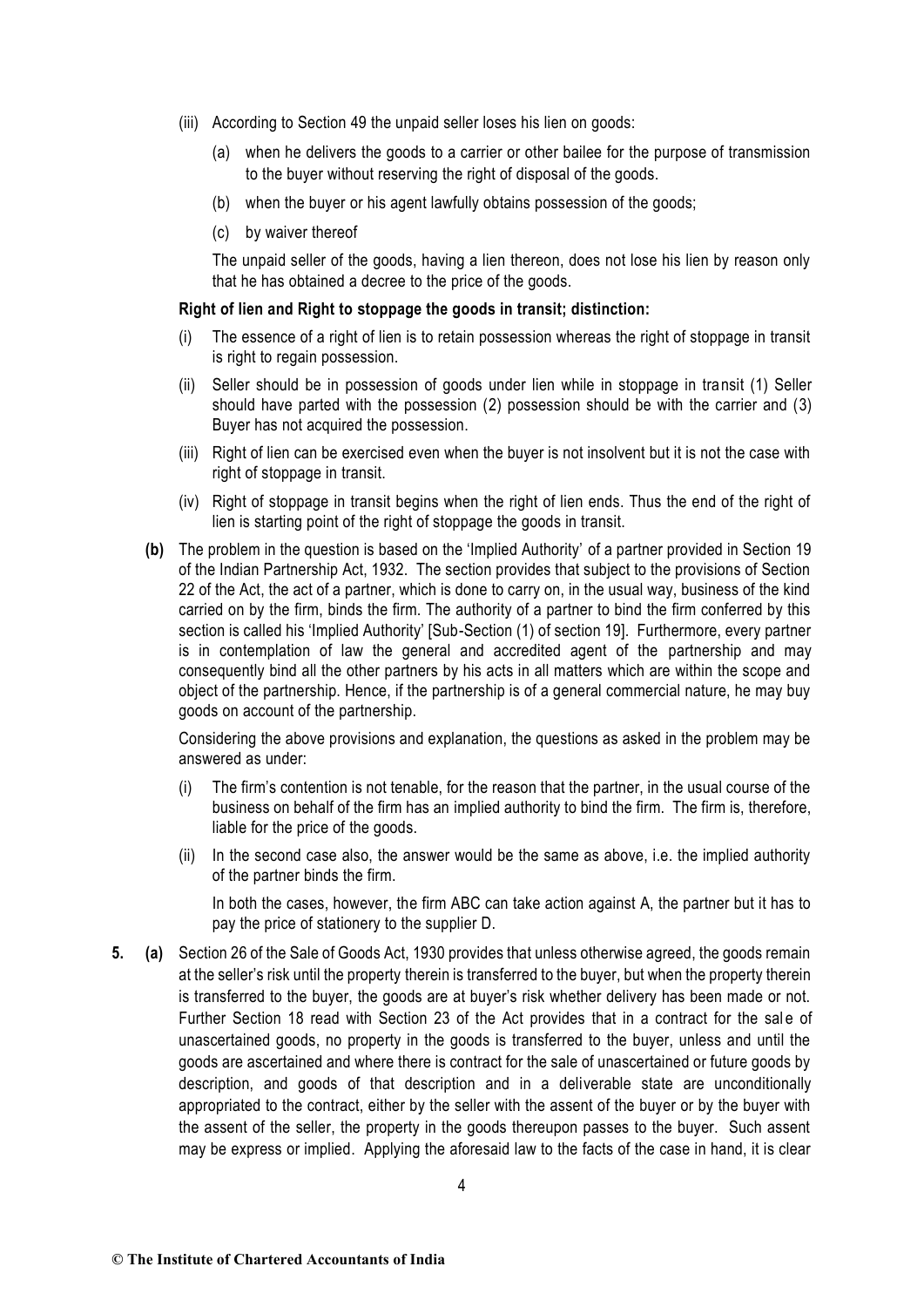that Mr. Samuel has the right to select the good out of the bulk and he has sent his men for same purpose.

Hence the problem can be answered based on the following two assumptions and the answer will vary accordingly.

#### (a) **Where the bales have been selected with the consent of the buyer's representatives:**

In this case, the property in the 60 bales has been transferred to the buyer and goods have been appropriated to the contract. Thus, loss arising due to fire in case of 60 bales would be borne by Mr. Samuel. As regards 40 bales, the loss would be borne by Mr. Varun, since the goods have not been identified and appropriated.

#### (b) **Where the bales have not been selected with the consent of buyer's representatives.**

In this case, the property in the goods has not been transferred at all and hence the loss of 100 bales would be borne by Mr. Varun completely.

**(b) Doctrine of ultra vires**: The meaning of the term *ultra vires* is simply "beyond (their) powers". The legal phrase "*ultra vires*" is applicable only to acts done in excess of the legal powers of the doers. This presupposes that the powers are in their nature limited. To an ordinary citizen, the law permits whatever does the law not expressly forbid.

It is a fundamental rule of Company Law that the objects of a company as stated in its memorandum can be departed from only to the extent permitted by the Act - thus far and no further [*Ashbury Railway Company Ltd.* vs. *Riche*]. In consequence, any act done or a contract made by the company which travels beyond the powers not only of the directors but also of the company is wholly void and inoperative in law and is therefore not binding on the company. On this account, a company can be restrained from employing its fund for purposes other than those sanctioned by the memorandum. Likewise, it can be restrained from carrying on a trade different from the one it is authorised to carry on.

The impact of the doctrine of *ultra vires* is that a company can neither be sued on an *ultra vires* transaction, nor can it sue on it. Since the memorandum is a "public document", it is open to public inspection. Therefore, when one deals with a company one is deemed to know about the powers of the company. If in spite of this you enter into a transaction which is *ultra vires* the company, you cannot enforce it against the company. For example, if you have supplied goods or performed service on such a contract or lent money, you cannot obtain payment or recover the money lent. But if the money advanced to the company has not been expended, the lender may stop the company from parting with it by means of an injunction; this is because the company does not become the owner of the money, which is *ultra vires* the company. As the lender remains the owner, he can take back the property *in specie*. If the *ultra vires* loan has been utilised in meeting lawful debt of the company then the lender steps into the shoes of the debtor paid off and consequently he would be entitled to recover his loan to that extent from the company.

An act which is *ultra vires* the company being void, cannot be ratified by the shareholders of the company. Sometimes, act which is *ultra vires* can be regularised by ratifying it subsequently. For instance, if the act is *ultra vires* the power of the directors, the shareholders can ratify it; if it is *ultra vires* the articles of the company, the company can alter the articles; if the act is within the power of the company but is done irregularly, shareholder can validate it.

**6. (a) No consideration, no contract:** Every agreement, to be enforceable by law must be supported by valid consideration. An agreement made without any consideration is void. No consideration, no contract is a general rule. However, Section 25 of the Indian Contract Act, 1872 provides some exceptions to this rule, where an agreement without consideration will be valid and binding. These exceptions are as follows: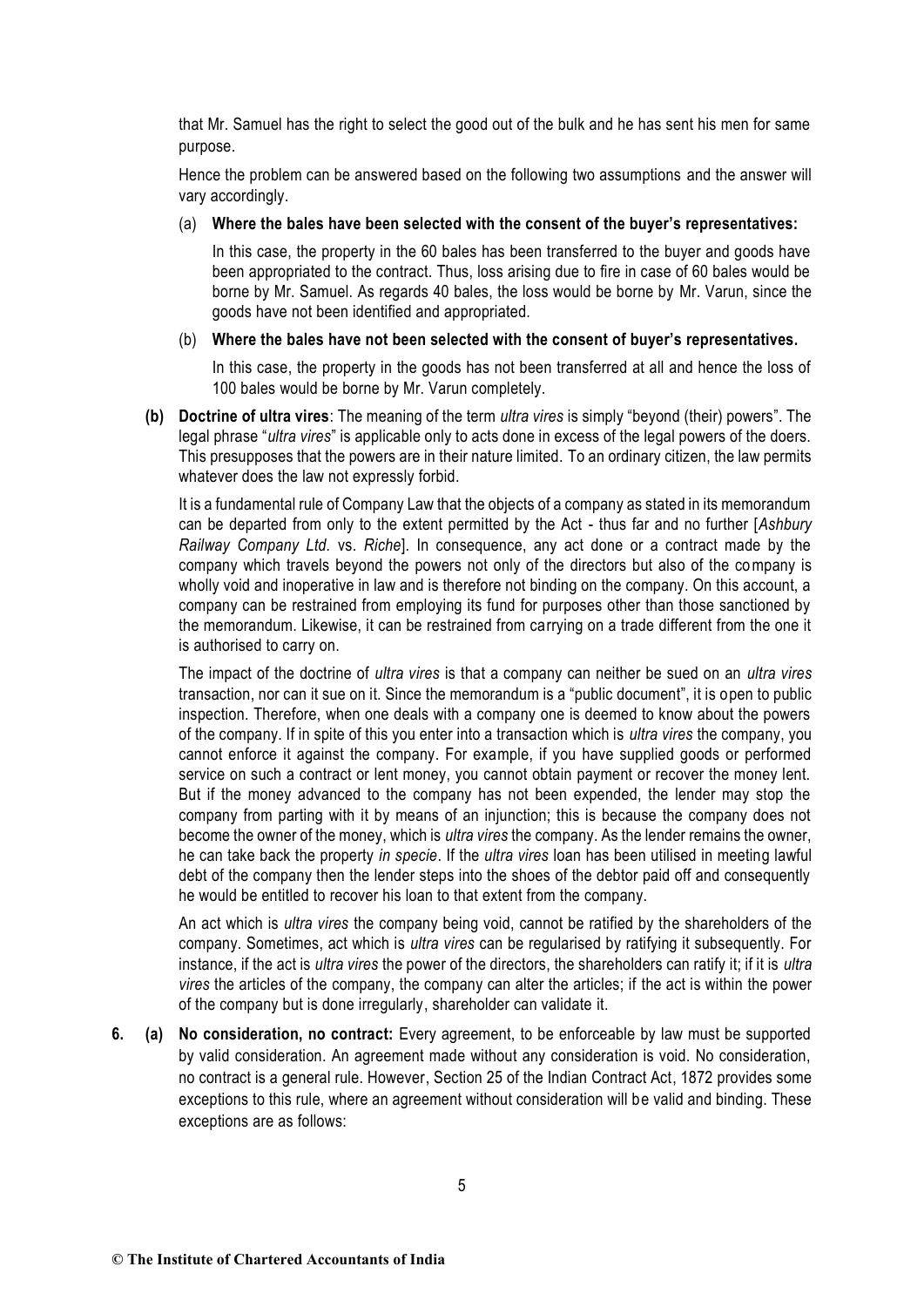- (i) **Agreement made on account of natural love and affection**: Section 25 (1) provides that if an agreement is (i) in writing (ii) registered under the law and (iii) made on account of natural love and affection (iv) between the parties standing in a near relation to each other, it will be enforceable at law even if there is no consideration.
- (ii) **Compensation for past voluntary services:** Section 25(2) provides that a promise to compensate, wholly or in part, a person who has already voluntarily done something for the promisor, is enforceable.
- (ii) **Promise to pay time-barred debts (Section 25 (3)):** Where there is an agreement, made in writing and signed by the debtor or by his agent, to pay wholly or in part a time barred debt, the agreement is valid and binding even though there is no consideration.
- (iv) **Contract of agency (Section 185):** No consideration is necessary to create an agency.
- (v) **Completed gift (Explanation 1 to Section 25):** A completed gift needs no consideration. Thus, if a person transfers some property by a duly written and registered deed as a gift he cannot claim back the property subsequently on the ground of lack of consideration.

### **Or**

**"Coercion"** is the committing or threatening to commit any act forbidden by the Indian Penal Code 1860, or the unlawful detaining or threatening to detain any property, to the prejudice of any person whatever, with the intention of causing any person to enter into an agreement. (Section 15 of the Indian Contract Act, 1872).

It is also important to note that it is immaterial whether the Indian Penal Code, 1860 is or is not in force at the place where the coercion is employed.

**Effects on validity:** According to section 19 of the Act, when consent to an agreement is caused by coercion, the contract is voidable at the option of the party, whose consent was so caused. The aggrieved party, whose consent was so caused can enforce the agreement or treat it as void and rescind it. It is seen that in all these cases though the agreement amounts to a contract, it is voidable. The injured party might insist on being placed in the same position in which he might have been had the vitiating circumstances not been present.

Where a contract is voidable and the party entitled to avoid it decides to do so by rescinding it, he must restore any benefit which he might have received from the other party. He cannot avoid the contract and at the same time enjoy the benefit under the rescinded/avoided contract. (Section 64)

## **(b) Partnership Deed**

Partnership is the result of an agreement. No particular formalities are required for an agreement of partnership. It may be in writing or formed verbally. But it is desirable to have the partnership agreement in writing to avoid future disputes. The document in writing containing the various terms and conditions as to the relationship of the partners to each other is called the 'partnership deed'. It should be drafted with care and be stamped according to the provisions of the Stamp Act, 1899. Where the partnership comprises immovable property, the instrument of partner ship must be in writing, stamped and registered under the Registration Act.

#### **Partnership deed may contain the following information:-**

- 1. Name of the partnership firm.
- 2. Names of all the partners.
- 3. Nature and place of the business of the firm.
- 4. Date of commencement of partnership.
- 5. Duration of the partnership firm.
- 6. Capital contribution of each partner.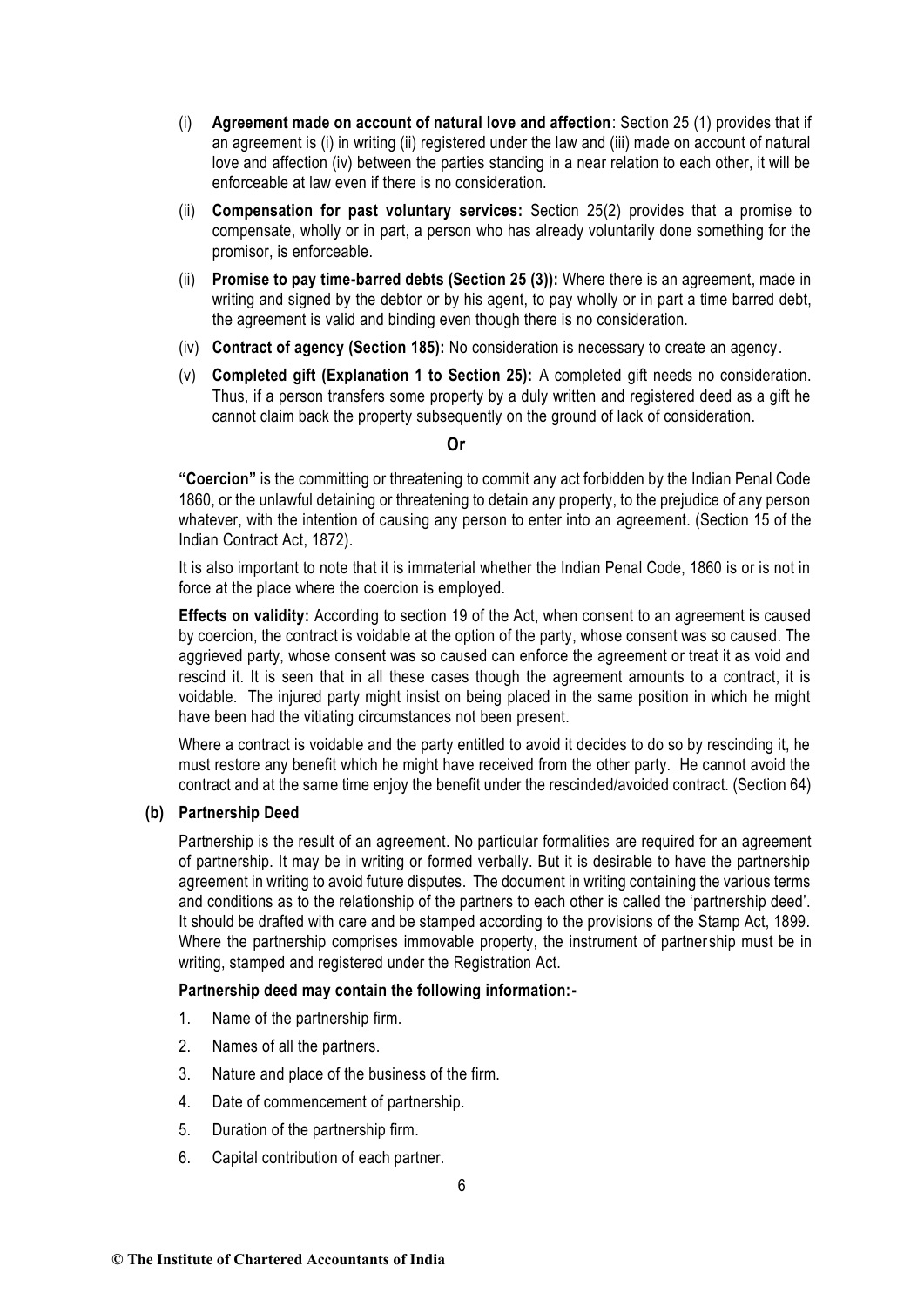- 7. Profit Sharing ratio of the partners.
- 8. Admission and Retirement of a partner.
- 9. Rates of interest on Capital, Drawings and loans.
- 10. Provisions for settlement of accounts in the case of dissolution of the firm.
- 11. Provisions for Salaries or commissions, payable to the partners, if any.
- 12. Provisions for expulsion of a partner in case of gross breach of duty or fraud.

A partnership firm may add or delete any provision according to the needs of the firm.

- **(c) (i) Correct:** Section 3 of the Companies Act, 2013 deals with the basic requirement with respect to the constitution of the company. In the case of a public company, any 7 or more persons can form a company for any lawful purpose by subscribing their names to memorandum and complying with the requirements of this Act in respect of registration. In exactly the same way, 2 or more persons can form a private company.
	- **(ii) Incorrect:** The common seal is a seal used by a corporation as the symbol of its incorporation. The Companies (Amendment) Act, 2015 has made the common seal optional by omitting the words "and a common seal" from Section 9 so as to provide an alternative mode of authorization for companies who opt not to have a common seal. This amendment provides that the documents which need to be authenticated by a common seal will be required to be so done, only if the company opts to have a common seal. In case a company does not have a common seal, the authorization shall be made by two directors or by a director and the Company Secretary, wherever the company has appointed a Company Secretary.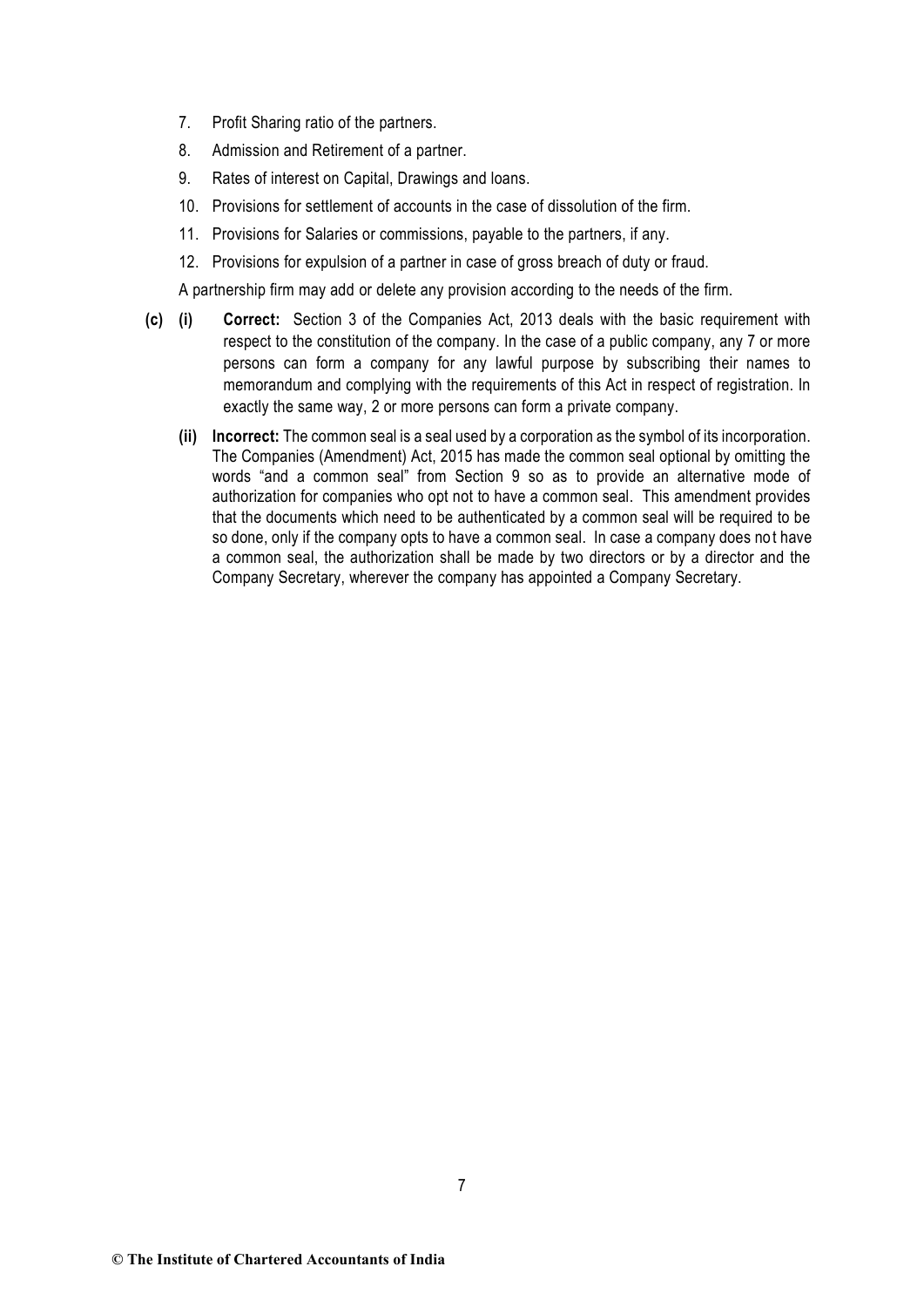## **FOUNDATION COURSE**

# **MOCK TEST PAPER - 2**

### **PAPER 2: SECTION-B: BUSINESS CORRESPONDENCE AND REPORTING**

## **ANSWERS**

- **1. (a)**
- 1) c
- 2) a
- 3) c
- 4) d
- 5) a
- **(b) (i)** Plight of schools in India (Heading)
	- 1) Chldrn like Schls if they
		- a) Atnd willgly
		- b) Enjoy
		- c) Able to undrstnd tchng mthds
	- 2) Facts
		- a) Apprx 10 % prmry schls have
			- (i) sngl cls OR sngl tcher
		- b) Chldrn b/w 7-14 not abl to read
		- c) High drpt rate after grd five
		- d) Only 25% chldrn pass grd five
	- 3) Imprtnce of Tchrs
		- a) Physcl strct, ac, lab can't sbste for a tchr
		- b) Tchr mtvts stdnts
	- 4) Tchrs will thnk abt stdnts wlfr if govt and schl mgmt
		- a) Trains
		- b) Mtvts
		- c) Pays them well
	- 5) Facts abt Rural India
		- a) 60% drpt rate after prmry schl
		- b) Chldrn work to spmnt fmly income
		- c) Indfrnt and unaware parents don't enrol chldrn in schls
	- 6) Suggestion:
		- a) adopt a prmry schl to sprd awrns

# **Key Used**

- Chldrn= children
- Shcls= schools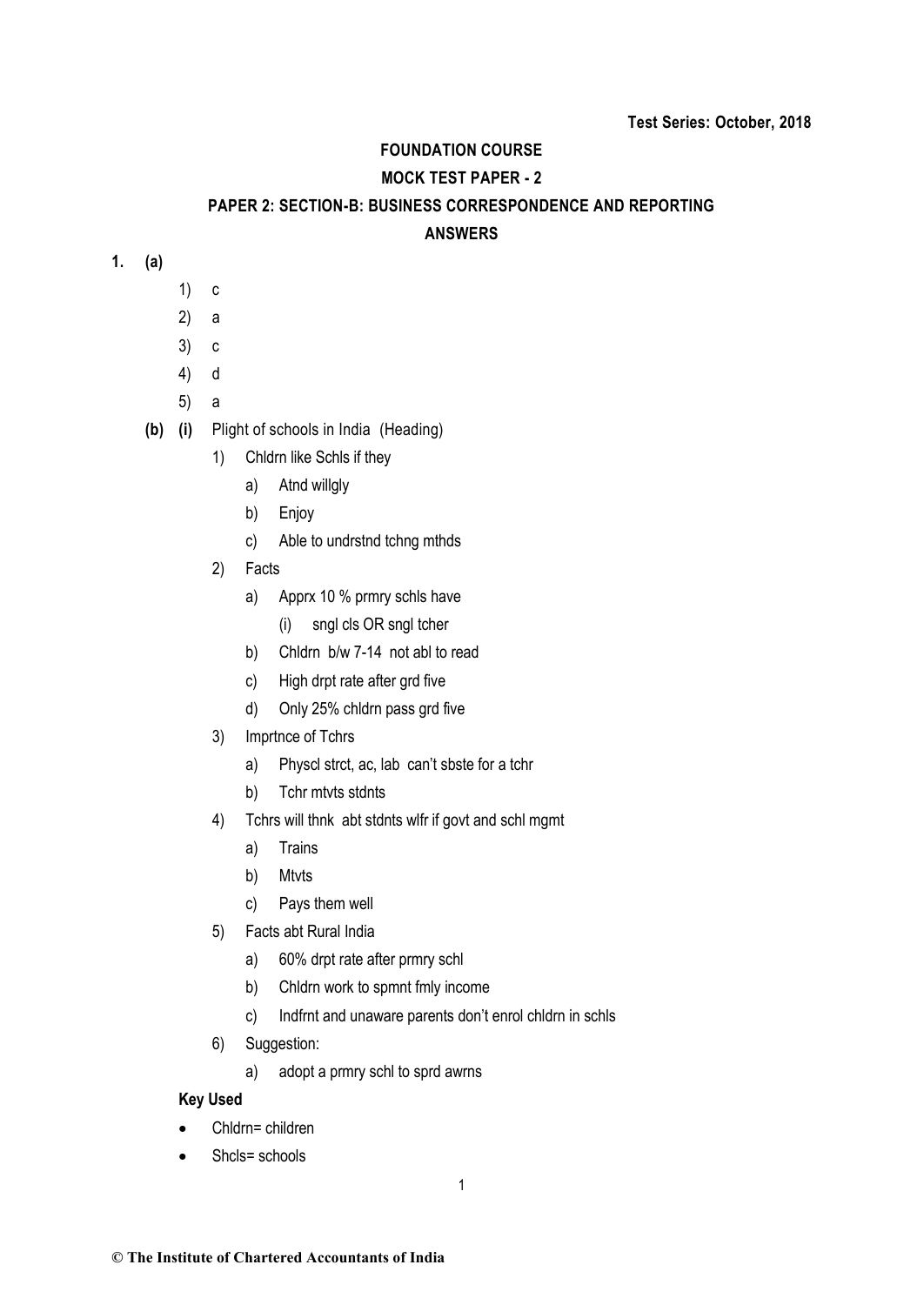- Atnd=attend
- Willalv=willingly
- Undrstnd=understand
- Tchng=teaching
- Mthds=methods
- Stdnts= students
- Apprx=approximately
- Prmry=primary
- Sngl=single
- b/w=between
- Drpt=dropout
- Grd=grade
- Imprtnce=importance
- Physcl=physical
- Strct=structure
- Sbste=substitute
- Mtyts=motivates
- Stdnts=students
- Abt=about
- Wlfr=welfare
- Govt=government
- Mgmt=management
- Spmnt=supplement
- Fmly=family
- Indfrnt=indifferent
- Sprd=spread
- Awrns=awareness

# **(b) (ii) Summary**

Children will enjoy learning if they attend schools willingly and are able to understand the teaching methods. The poor plight of primary education in India is evident from the following facts: 10% or more primary schools have a single classroom or a single teacher . Children in the agegroup7-14 are not able to read , dropout rate is high with only 25% of students able to qualify grade five. Teachers play an important role in learning as they motivate their students to learn and that they cannot be substituted by material additions like tall structure, ACs and laboratories. Teachers shall willingly work towards students' welfare if they are duly trained, motivated and well paid. In rural areas there is 60% dropout rate after primary school as parents take them to work to supplement their family income. Due to lack of awareness and apathy they do not enroll them into middle schools. It dawns upon us to change this plight by adopting the primary schools in our nearby areas to spread awareness amongst students and parents about the role of education in development of a child.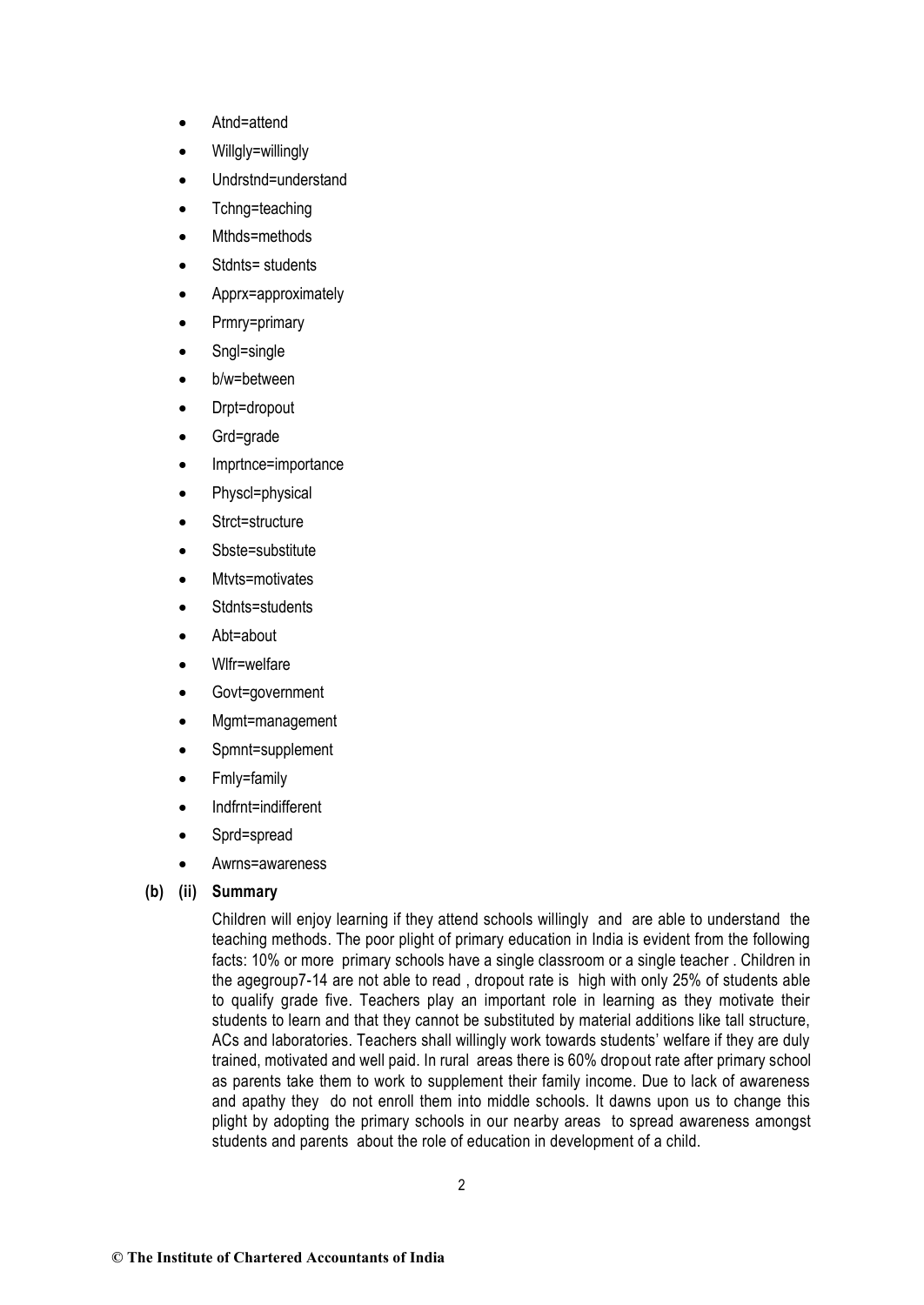### **2. (a) Vertical Network and Wheel & Spoke Network**

| <b>Vertical Network</b>                                                                               | <b>Wheel and Spoke Network</b>                                                                                                |
|-------------------------------------------------------------------------------------------------------|-------------------------------------------------------------------------------------------------------------------------------|
| A formal network. It is usually between a<br>higher ranking<br>employee<br>and<br>a l<br>subordinate. | A network with a single controlling authority who<br>gives instructions and orders to all employees<br>working under him/her. |
| A two way communication happens                                                                       | Two way communication happens but useful<br>only in small organizations.                                                      |

# **(b)** (i) d

- (ii) c
- (iii) A lot is spoken on politics by Abhishek.
- (iv) The Principal exclaimed/remarked that he was a bright child.
- **(c)** Peace on Earth: Message of all religions (Title)

All religions across the globe have one common teaching, Peace on Earth. The religious scriptures and ceremonies aim towards eliminating war and spreading the cause of humanity. The realization happened little too late, only after the occurrence of major destructive events like world war and nuclear bombings.

- **3. (a) Star Network**: has multiple channels of network in communication. This network allows a group communication and is useful especially where teamwork is involved. The members communicate and exchange information with each other freely, and without hindrance or hesitation. The usefulness of all networks depends on the structure and size of the company, and the manner of communication between the employees.
	- **(b)** (i) a
		- (ii) c
		- (iii) Football matches are watched by people late night.
		- (iv) The athlete said that he could break all records.
	- **(c) Letter**

Manager **Date: Date: Contract Contract Contract Contract Contract Contract Contract Contract Contract Contract Contract Contract Contract Contract Contract Contract Contract Contract Contract Contract Contract Contract** Dot Net Services.

Hyderabad

23rd Aug, 2018

| Manager                |
|------------------------|
| Name of vendor company |
| Bengaluru              |
| Dear Sir/Madam         |

### **Sub: Complaint against Order No. 34567 (computer peripherals)**

With regard to the subject, the order No. 34567 was delivered to us on Aug 20, 2018. We are highly dissatisfied with the quality of computer peripherals. Many devices are chipped from the edge and few are damaged too. Moreover, the number of items delivered does not match with our list of requirements.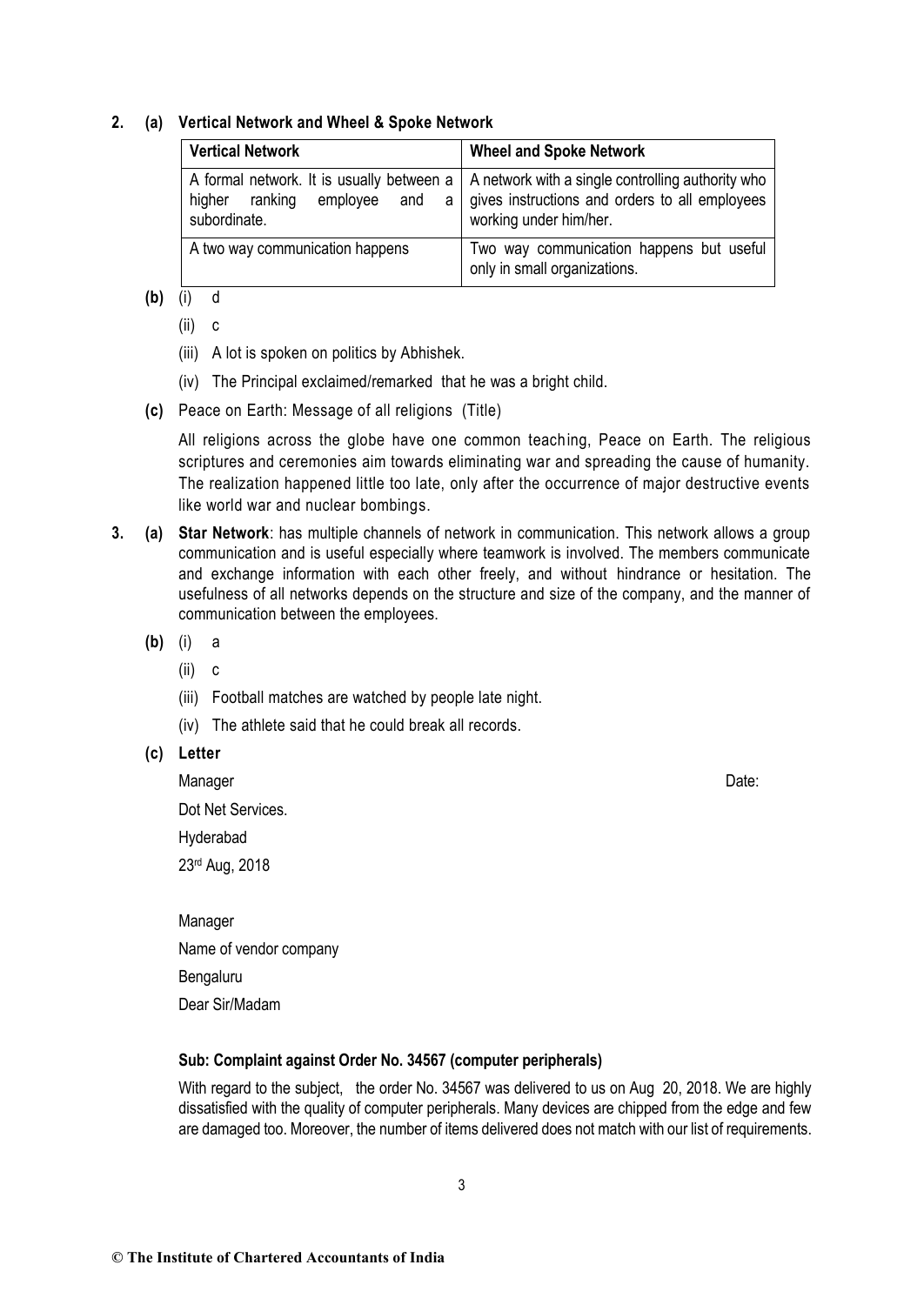Please find attached the list of items for which the order was placed for your perusal. My colleague will also be sharing with you the pictures of the damaged peripherals. I request you to replace the items at the earliest. In future, please ensure that a thorough quality check is done before any dispatch to avoid mutual inconvenience.

Thanks and Regards,

Name Manager, Dot net services.

### **Manager, Office and food supplies ltd.**

## **4. (a) The Characteristics of Effective Communication:**

Communication for humans is akin to breathing**.** From the first cry of the baby to the last breath of a person, communication is an essential part of life. However, good communication is an art that has be developed and honed. Effective communicators practice every aspect of the skill frequently.

It is a fact that our everyday communication is often marred by confusion, misunderstandings, misconceptions, partial understanding and obscurity. Thus, several aspects must keep in mind while interacting with others for our communication to convey the intended message.

- **1. Clear**: Any spoken or written communication should state the purpose of message clearly. The language should be simple. Sentences ought to be short as the core message is lost in long, convoluted sentences. Each idea or point must be explained in a separate bulleted points or paragraphs. Make it easy for the reader to grasp the intent of the communiqué**.**
- **2. Concise**: Brevity is the essence of business communication. No one has the time to read long drawn out essays. Besides, the core content is lost in elaborate details. Avoid using too many irrelevant words or adjectives, for example, 'you see', 'I mean to say', etc. Ensure that there are no repetitions
- **3. Concrete**: The content of your communiqué should be tangible. Base it on facts and figures. Abstract ideas and thoughts are liable to misinterpretation. Make sure that there is just sufficient detail to support your case/ argument and bring focus to the main message
- **4. Coherent**: Coherence in writing and speech refers to the logical bridge between words, sentences, and paragraphs. Main ideas and meaning can be difficult for the reader to follow if the writer jumps from one idea to another and uses contradictory words to express himself. The key to coherence is sequentially organized and logically presented information which is easily understood. All content under the topic should be relevant, interconnected and present information in a flow.
- **5. Complete**: A complete communication conveys all facts and information required by the recipient. It keeps in mind the receiver's intellect and attitude and conveys the message accordingly. A complete communication helps in building the company's reputation, aids in better decision making as all relevant and required information is available with the receiver.
- **6. Courteous**: Courtesy implies that the sender is polite, considerate, respectful, open and honest with the receiver. The sender of the message takes into consideration the viewpoints and feelings of the receiver of the message. Make sure nothing offensive or with hidden negative tone is included.
- **7. Listening for Understanding**: We are bombarded by noise and sound in all our waking hours. We 'hear' conversations, news, gossip and many other forms of speech all the time. However,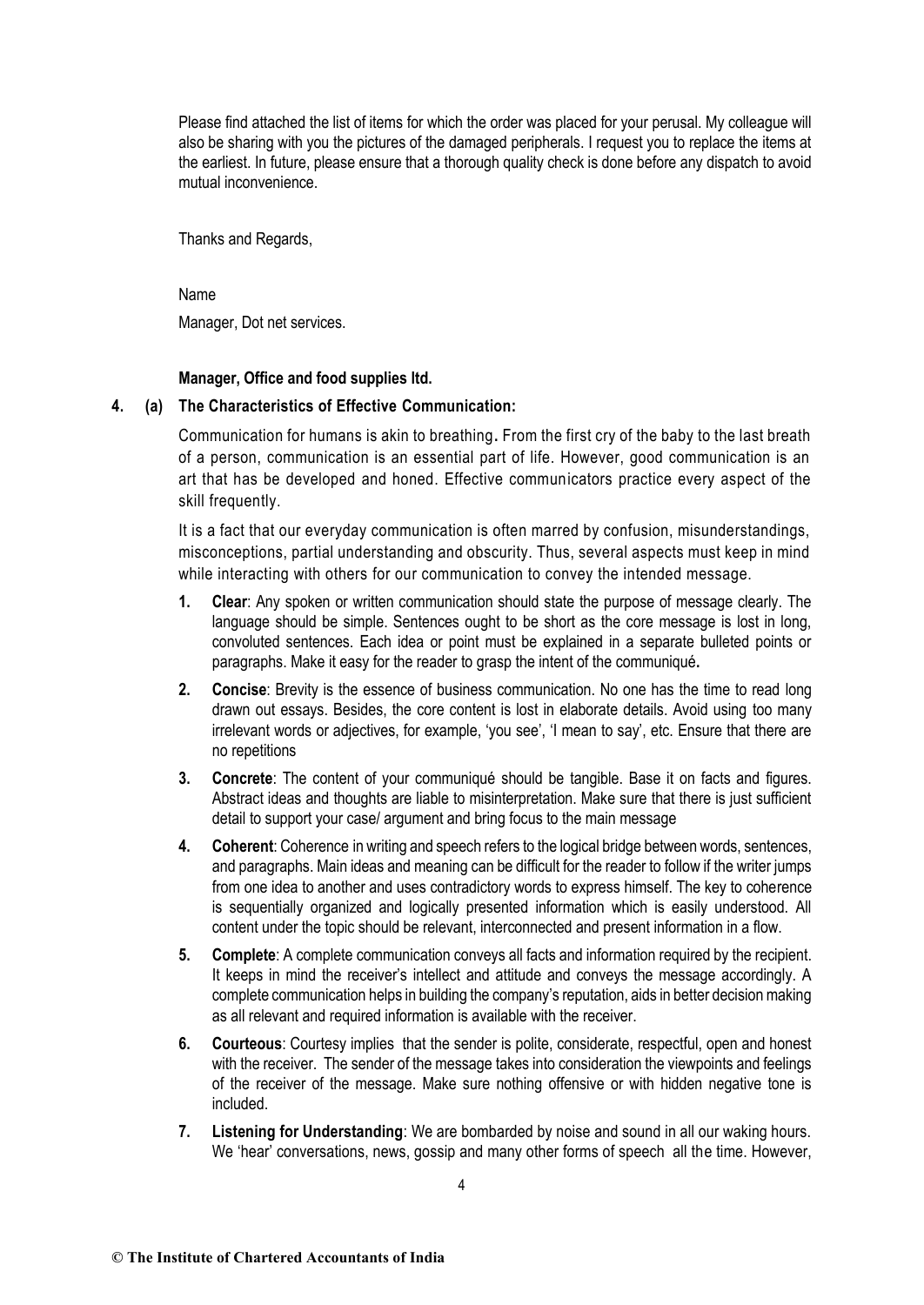most of it is not listened to carefully and therefore, not understood, partially understood or misunderstood. A good listener does not only listen to the spoken words, but observes carefully the nonverbal cues to understand the complete message. He absorbs the given information, processes it, understands its context and meaning and to form an accurate, reasoned, intelligent response.

- The listener has to be objective, practical and in control of his emotions. Often the understanding of a listener is coloured by his own emotions, judgments, opinions, and reactions to what is being said. While listening for understanding, we focus on the individual and his agenda. A perceptive listener is able to satisfy a customer and suggest solutions as per the needs of the client
- **8.** Focus and Attention: **Everyday work environment** has multiple activities going on simultaneously. The ringing of the phone, an incoming email, or a number of tasks requiring your attention, anxiety related to work, emotional distress etc. can distract you. Such distractions are detrimental to the communication process with an individual or a group of people. You may overlook or completely miss important points or cues in the interaction. Thus, keeping your focus and attention during the communiqué is imperative for effective communication.
- **9. Emotional Awareness and Control: "**Human behavior is not under the sole control of emotion or deliberation but results from the interaction of these two processes," Loewenstein said.

However, emotions play a major role in our interactions with other people. They are a powerful force that affect our perception of reality regardless of how hard we try to be unbiased**.** In fact, intense emotions can undermine a person's capacity for rational decision-making, even when the individual is aware of the need to make careful decisions.

Consequently, emotional awareness is a necessary element of good communication. While interacting with another person or a group, it is important to understand the emotions you and he/ she/ they are bringing to the discussion. Managing your own and others emotions and communicating keeping in mind the emotional state of others helps in smooth interaction and breakdown of the communication process.

- (b) (i) a
	- (ii) You must complete the test in one hour.
	- (iii) She said that her mother cooked well.

#### **(c) Answer Hints for Article**

GST and related reforms

- GST launched in July 2017, in India. It combines the multiple taxes into one, bringing in a complete goods and sales tax.
- It's a game changing reform
- Impact on the Indian Economy : positives and negatives
	- $\checkmark$  Increase in competition
	- $\checkmark$  Calculation of taxes is simpler, as there is only one central tax
	- $\checkmark$  GST allows freedom of transportation of goods within the country. Hence, can lead to more production.
	- Greater tax revenues
	- $\checkmark$  Increase in exports.
		- o Business not yet compliant with GST
		- o A complicated structure; layman cannot understand
		- o Lot of variables and exceptions involved in GST implementation.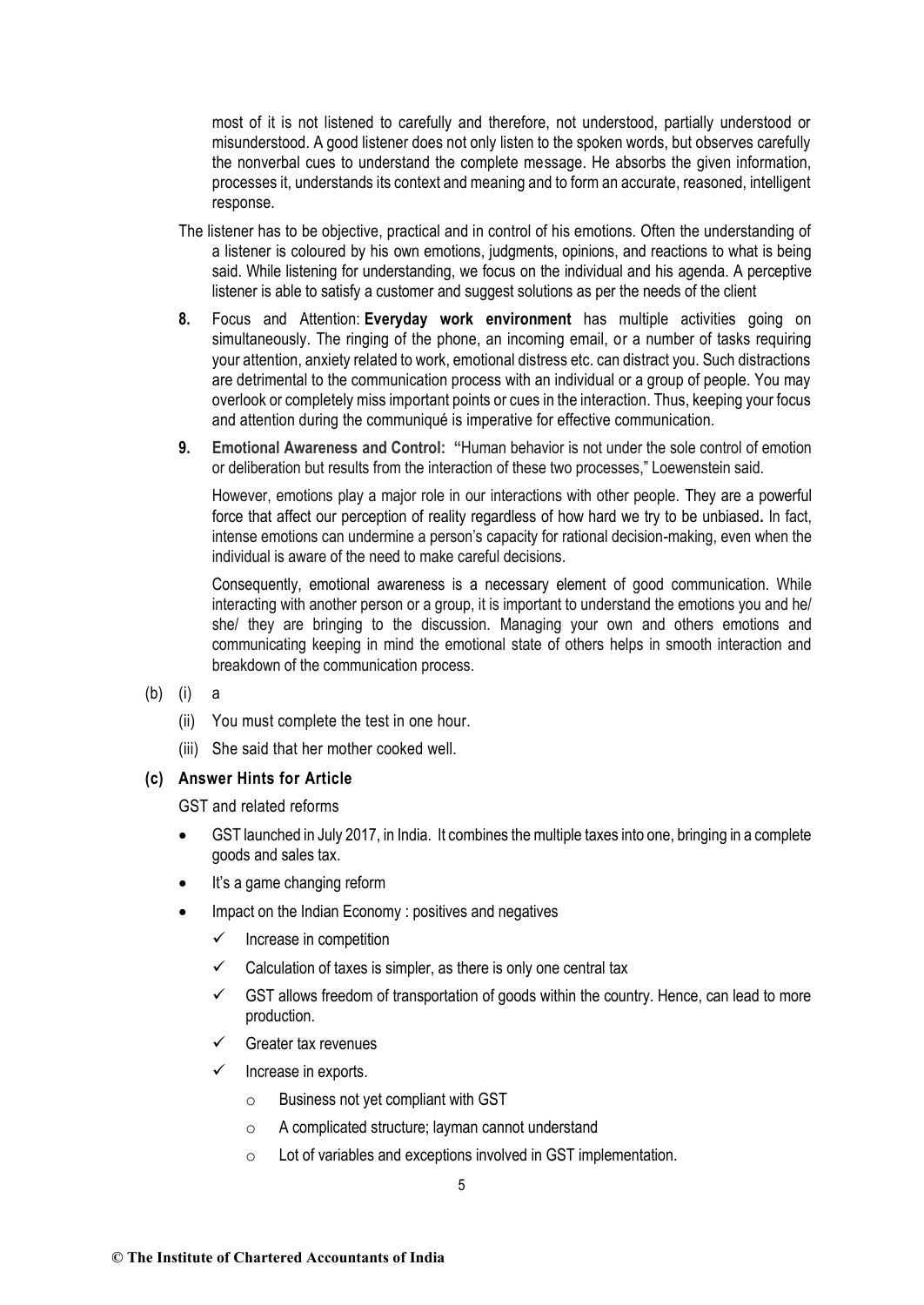o Political lobbying over GST

# **Answer Hints for Report**

- Mention a heading: **Your Career, your responsibility**
- Venue, Date
- Participating institutions for careers in Science, Commerce and Arts streams
- Neighbouring schools participating in the event
- Orientation sessions/ seminars conducted
- Participation by students/teachers and their reaction
- Pamphlets, Brochures and digital information shared during the sessions.
- Motivational talks to encourage students to pursue their passion.
- Felicitations/Valedictory session by the Principal.
- **5. (a) Based on Communication channels, there are three kinds of categories:**
	- Verbal: Verbal communication involves the use of words and language in delivering the intended message
	- Non Verbal: Nonverbal communication is the process of communicating by sending and receiving wordless messages. These messages can aid verbal communication, convey thoughts and feelings contrary to the spoken words or express ideas and emotions on their own.
	- Visual: Visual communication through visual aids such as signs, typography, drawing, graphic design, illustration, colour and other electronic resources usually reinforces written communication. Visuals like graphs, pie charts and other diagrammatic presentations convey clearly and concisely a great deal of information. They are an essential part of official presentations these days.
	- **(b)** (i) d
		- (ii) b
		- (iii) Brother said that he had finished his studies.

# **(c) Minutes of the Meeting**

Date: 3rd Oct, 2018

Meeting started at 4: 00pm.

In Attendance: Chairperson, Product Head, Sales Head and Creative Director. FMCG.

Agenda: Discussion on Sales , Marketing and the advertising strategies.

Mrs Kamla Murthy, Chairperson, gave an introduction about the product range and the need to add more to retain the market share.

Mr. Raju D, Product Head spoke about the new product its USPs and explained how it was superior to similar products in the segment available in the market

Mrs. Usha Krishnan, Sales Head gave a detailed analysis of costing, overheads and other miscellaneous expenses to market the product.

Ms. Jennie Matthew, Creative director, PR, spoke about advertising campaign. Also mentioned the cost involved.

Her team including Mr. X, Mr. Y, Mr. Z elaborated on the advertising strategies.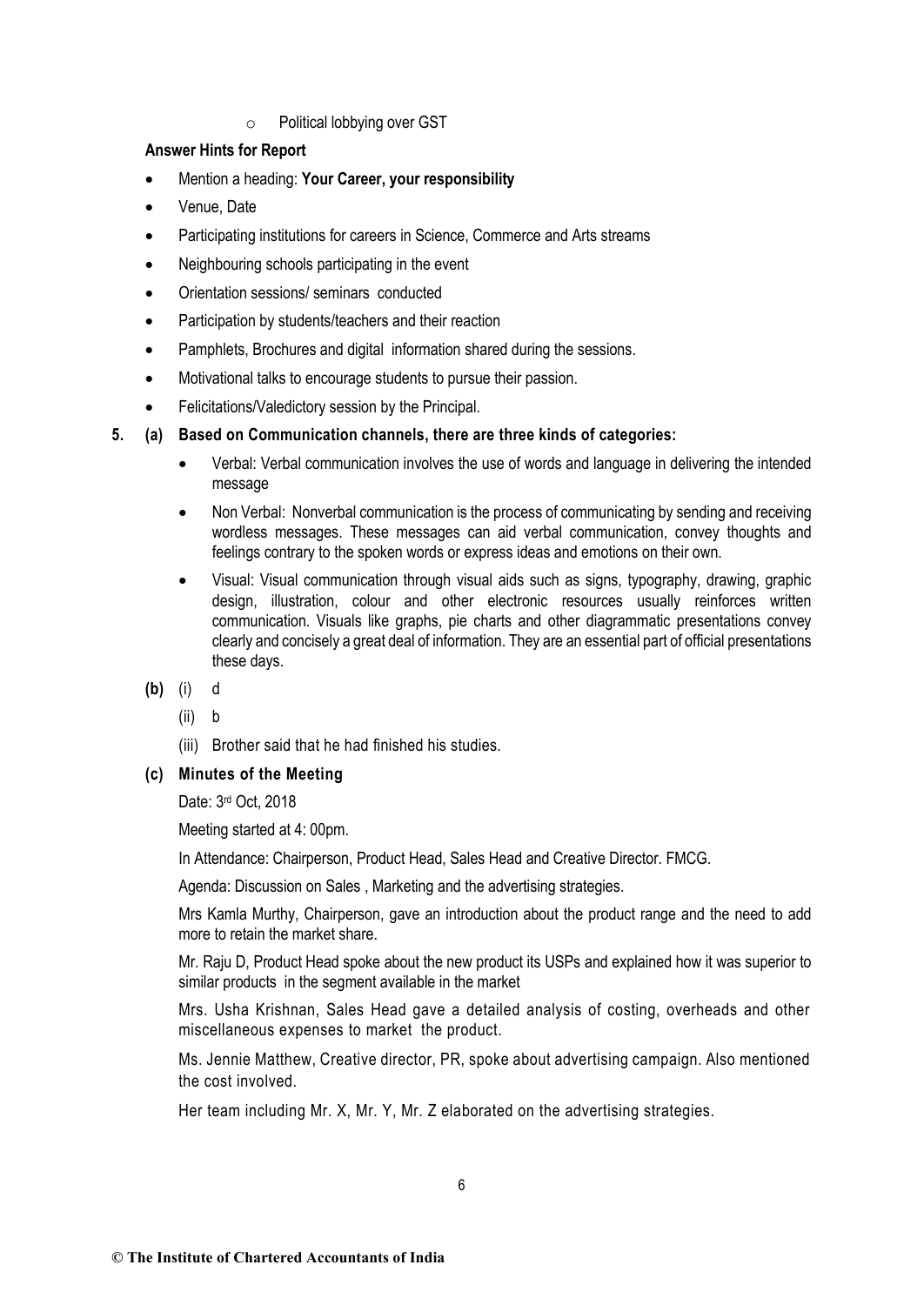All the participants approved of the plan and appreciated it.

Madam Chairperson declared an open house for participants to put up their concerns, and finally gave a vote of thanks.

Conclusions stated. Proposal for more funds put forward

ATR to be submitted by 10th Oct, 2018

# **Resume**

**1) Chronological Resume**

Name

Address

Phone Number

Email

**OBJECTIVE**: To be associated with an organisation that will offer to me tremendous opportunities for growth in career and provide a challenging environment that will utilise my accounting skills and abilities to the maximum.

## **SUMMARY:**

- Have an years experience of working in an office
- Possess good management skills
- Can work under pressure situations
- Willingness to learn more is the driving factor.

#### **EXPERIENCE:**

2017 to present day **San American** Summit Junior Manager

Name the company, address

### **EDUCATION**:

Begin from recent education moving back to college and then lastly school.

2017: CA IPCC, Group 1

2016: B. com (h), Kirori Mal College, DU

2014: class XII th, DAV Model School, Pitam Pura, New Delhi

2012: class Xth, DAV Model School, Pitam pura, New Delhi

**SKILLS**: Well versed with MS OfficeŸ

#### **Working knowledge of Tally**

Completed compulsory 250 hrs of Computer Training as per ICAI curriculum schedule.

Updated with all the latest computer applications and softwares.

## **PERSONAL DETAILS:**

**Date of Birth**: 15 July, 1982

**Marital Status**: Unmarried

**Languages Known:** English, Hindi, French